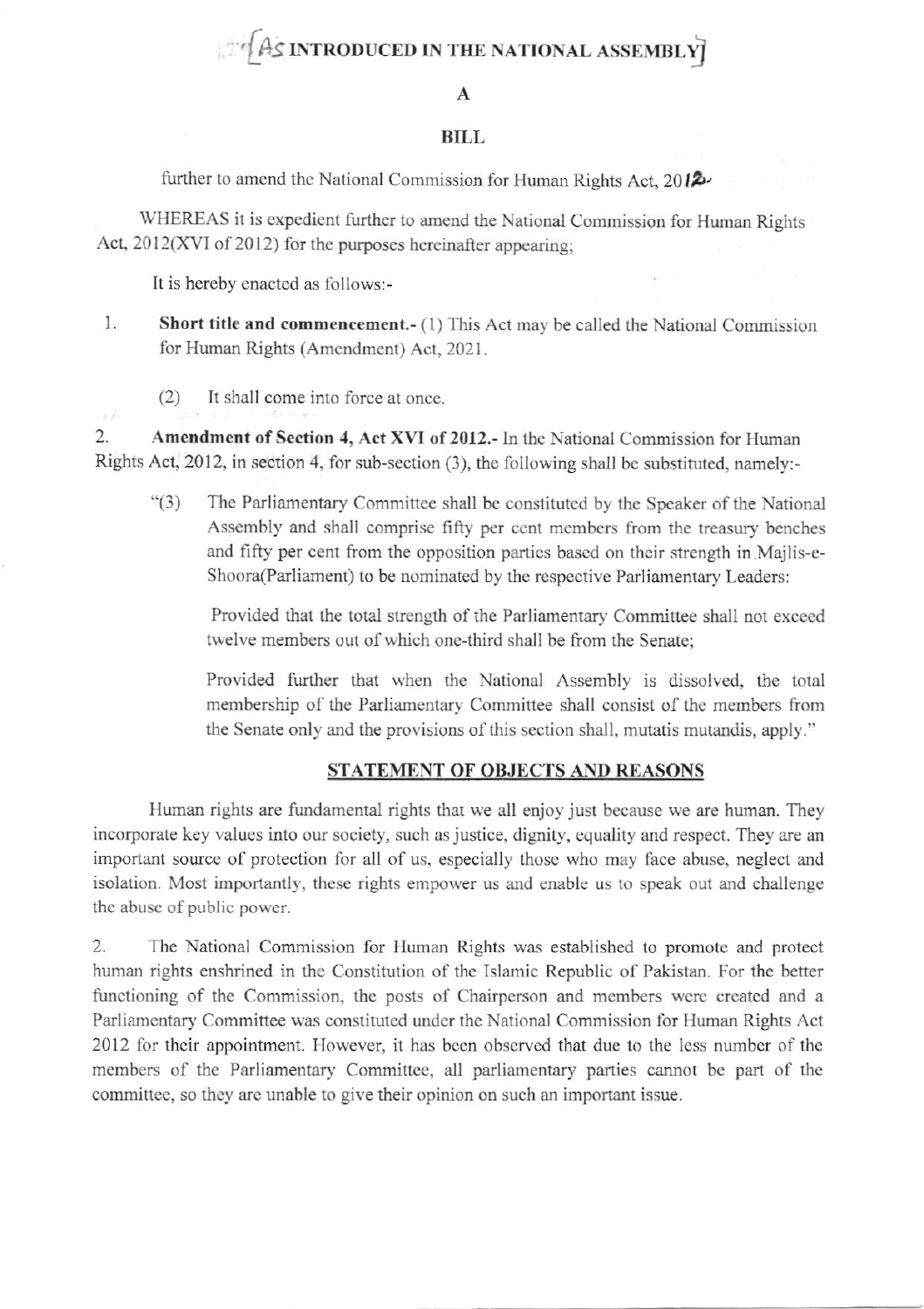3. It is noteworthy that similar nature of the Parliamentary Committee formed for the appointment of the Chairman and members of the National Commission on the Status of Women is different and larger.

 $4.$ Hence, this Bill proposes to increase the number of members of the Parliamentary Committee for the appointment of the Chairman and members of the National Commission for Human Rights so that every parliamentary party can present its views on such an important issue and play its role for the protection of human rights in the country.

渝

Sd-

 $\sim$   $\sim$ 

## $\mathbb{C}^{\times}$ **SHAZIA MARRI3**  $\mathbf{A} = \begin{bmatrix} 1 & 0 & 0 \\ 0 & 0 & 0 \\ 0 & 0 & 0 \\ 0 & 0 & 0 \\ 0 & 0 & 0 \\ 0 & 0 & 0 \\ 0 & 0 & 0 \\ 0 & 0 & 0 \\ 0 & 0 & 0 & 0 \\ 0 & 0 & 0 & 0 \\ 0 & 0 & 0 & 0 \\ 0 & 0 & 0 & 0 \\ 0 & 0 & 0 & 0 & 0 \\ 0 & 0 & 0 & 0 & 0 \\ 0 & 0 & 0 & 0 & 0 \\ 0 & 0 & 0 & 0 & 0 & 0 \\ 0 & 0 & 0 & 0 & 0 & 0 \\ 0 & 0 &$ Member<sub>></sub> National Assembly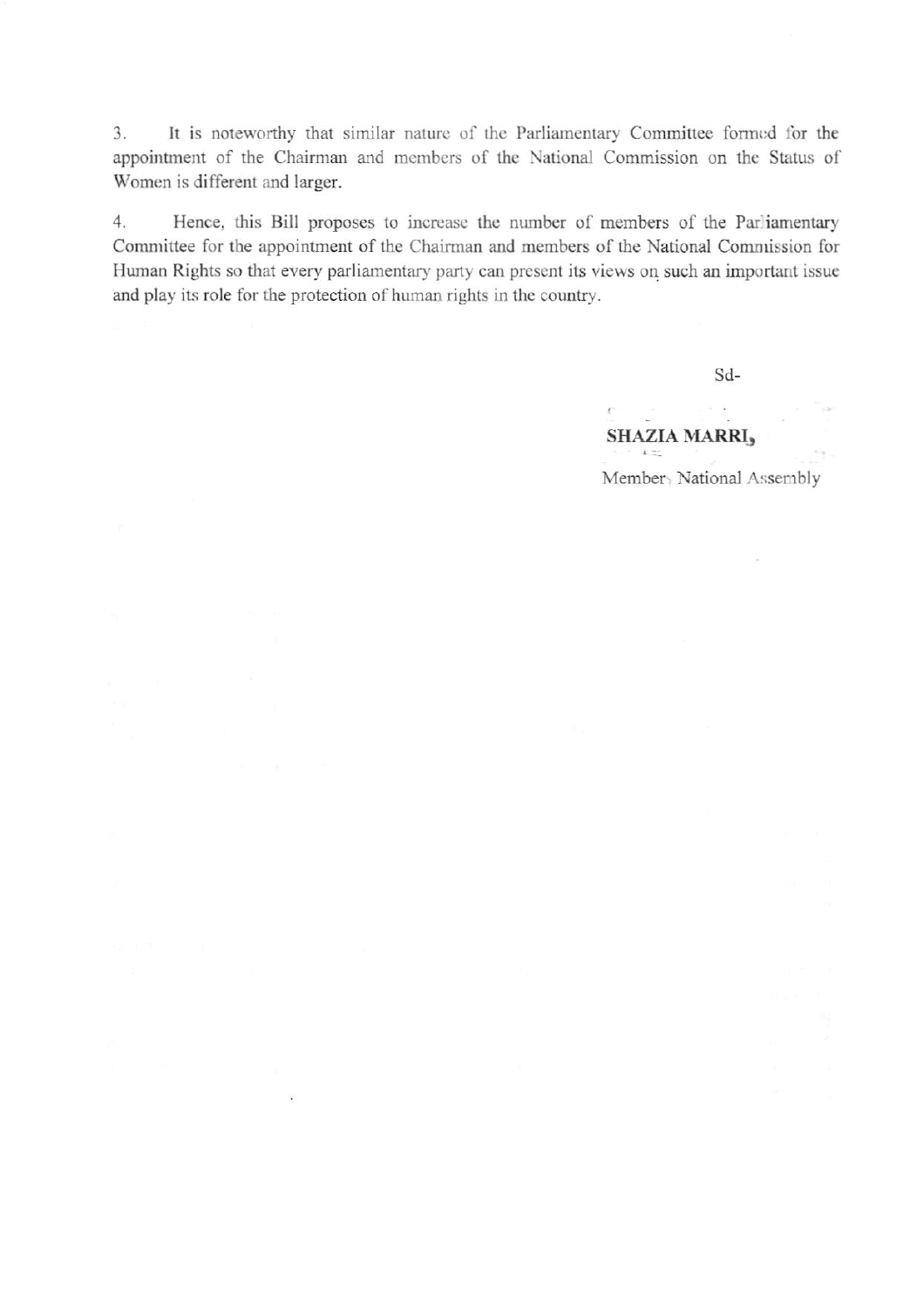اتوی اسمبلی میں پی*ش کر حکاظہ پ*ی کے مہرے *ا* قومی کمیشن بر ائے انسانی حقوق ایکٹ، کا کو ۲ مار نمبر ۱۶ بابت ۲۰۱۲ء) میں مزید تر میم کرنے کا

چونکہ یہ قرین مصلحت ہے کہ بعد ازیں ظاہر ہونے والی اغراض کے لئے قومی کمیشن برائے انسانی حقوق ایکٹ،۲۰۱۲ء(نمبر ۱۲ بابت ٢٠١٢ء) میں مزید ترمیم کی جائے؛

بذريعه بذاحسب ذيل قانون وضع كباحاتا ہے:۔

مختصر عنوان اور **آغاز نفاذ:۔** (۱) ایکٹ ہذا قومی کمیشن برائے انسانی حقوق (ترمیمی) ایکٹ،۲۰۲۱ء کے نام سے موسوم  $\overline{\phantom{0}}$ بوگا۔

> ببرفي الفور نافذ العمل ہو گا۔  $(r)$

ایکٹ نمبر ۱۲ پابت ۲۰۱۲ء، دفعہ ۴ کی ترمیم ۔ توی کمیش برائے انسانی حقوق ایکٹ، ۲۰۱۲ء (نمبر ۱۶ پابت ۲۰۱۲ء) میں،  $-r$ دفعہ مہیں،ذیلی دفعہ (۳) کوحب ذیل ہے تبدیل کر دیاجائے گا، یعنی:۔

"(۳) قومی اسمبلی کے اسپیکر کی جانب سے پارلیمانی سمیٹی تفکیل دی جائے گی جس میں مجلس شوریٰ(پارلیمنٹ) میں موجود تعداد کی بنیاد پر •۵ فیصد اراکین حکومتی بینچوں سے اور •۵ فیصد اراکین حزب اختلاف کی جماعتوں سے اس میں شامل ہوں گے جن کو متعلقہ پار لیمانی رہنماؤں کی جانب سے نامز د کیاجائے گا: گر شرط بیہ ہے کہ پارلیمانی سمیٹی کی کل تعداد بارہ اراکین سے زائد نہیں ہو گی اور اس میں ایک تہائی اراکین سینیٹ سے ہوں گے ؛ مزید شر ط ہیہ ہے کہ جب قومی اسمبلی کو تحلیل کر دیاجائے گاتویار لیمانی نمیٹی کی کل رکنیت صرف سینیٹ اراکین پر مشتمل ہو گی اور دفعہ ہذاکی تصریحات کامناسب تبدیلیوں کے ساتھ اطلاق ہو گا۔''

# بيإن اغراض ووجوه

انسانی حقوق، ہنیادی حقوق ہیں جو ہمیں انسان ہونے کے نامے حاصل ہیں۔ان کی وجہ سے ہمارے معاشرے میں اعلٰی اقدار کو فروغ ملتاہے، جس میں انصاف،و قار،مساوات اور عزت جیسی اقدار شامل ہیں۔ یہ ہم سب پالخصوص ان کے لئے جو بد سلو کی، نظر اند از کئے جانے اور تنہائی کا شکار کے لئے تحفظ کاایک اہم ذریعہ ہیں۔ان حقوق سے ہمیں یہ طاقت ملتی ہے کہ ہم سر کاری اختیارات کے غلط استعمال کے خلاف آواز اٹھاسکیں اور اس کو چیلنج کر سکیں۔

قومی کمیشن برائے انسانی حقوق کے قیام کا مقصد اسلامی جمہور پیہ پاکستان کے دستور میں بیان کر دہ انسانی حقوق کا فروغ اور تحفظ ہے۔ کمیشن کے بہتر کام کے لئے، چیئر پر من اور اراکین کی اسامیوں کا اعلان کیا گیااوران کی تقرری کے لئے قومی کمیشن برائے انسانی حقوق ایکٹ، ۲۰۱۲ء کے تحت پارلیمانی سمیٹی کی تفکیل دی گئی۔ تاہم، یہ دیکھنے میں آیا کہ پارلیمانی سمیٹی کے اراکین کی کم تعداد کی وجہ سے، تمام یار لیمانی فریقین سمیٹی کاحصہ نہیں ہوسکتے،اپنداوہ اس طرح کے اہم معاملہ پر اپنی رائے دینے سے قاصر ہوتے ہیں۔